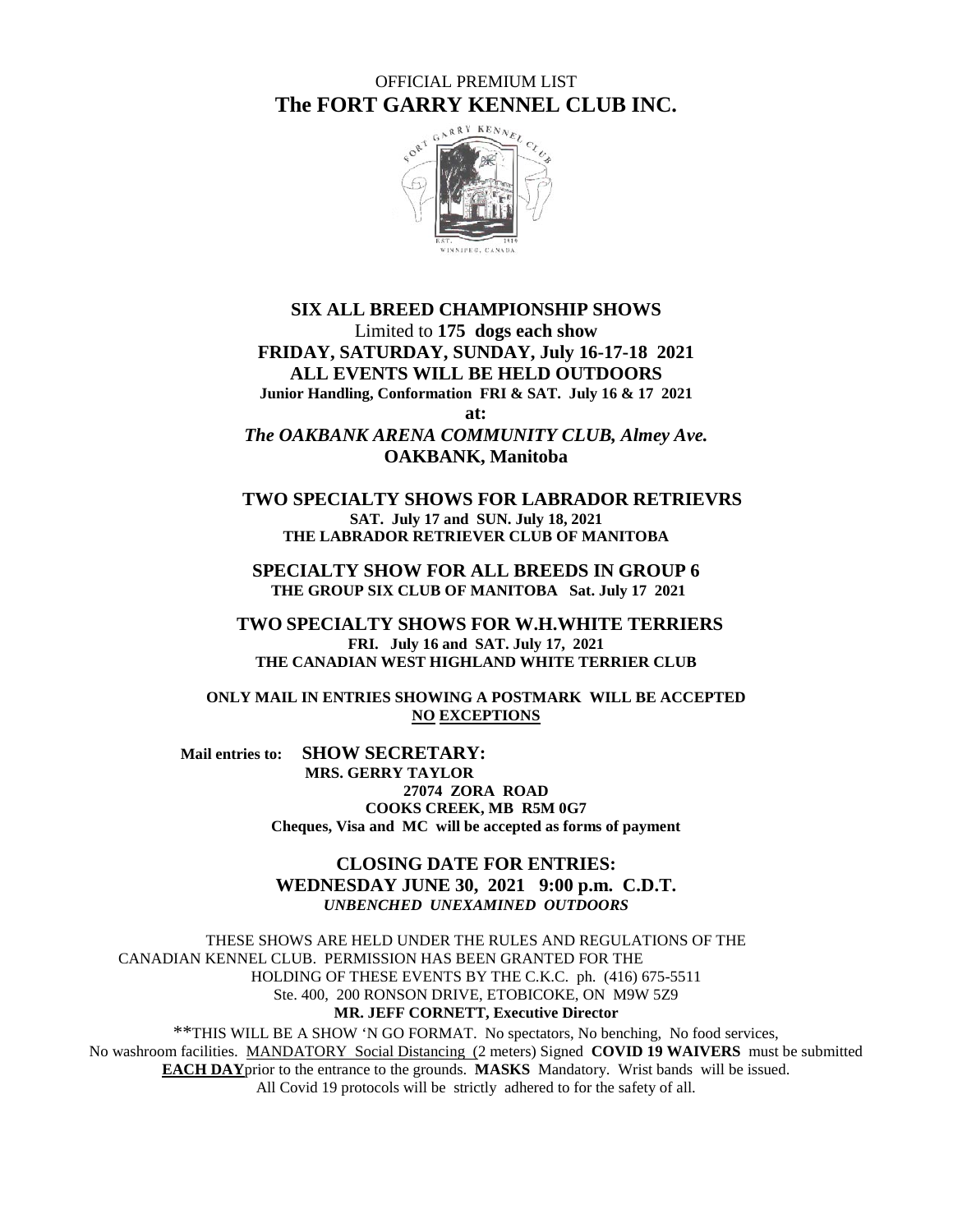#### **Six all-breed championship shows, limited to a maximum of 175 dogs. plus Specialties.**

These events will be a SHOW 'N GO format. No spectators, No benching, No food services, No washroom facilities. **MANDATORY SOCIAL DISTANCING. ONLY ONE PERSON PER DOG ENTERED ALLOWED ON THE SHOW GROUNDS, the only exception will be for a parent of a Junior Handler. Signed Covid 19** waivers must be submitted prior to entrance to the grounds. **Wrist Bands** will be issued

All Covid 19 protocols will be strictly adhered to for the safety of all.

# **SUBMITTING ENTRIES**

# **ONLY MAIL IN ENTRIES WILL BE ACCEPTED. NO EXCEPTIONS**

In order for fairness to all, entries MUST be submitted on the entry form provided in the premium list, and must have a post mark on the envelope for acceptance.

Entries must be accompanied by the Covid 19 WAIVER form.

Entries will not be accepted otherwise.

Entries are being accepted by mail on a first come, first served basis.

## Entries will open on **JUNE 15, 2021**

 Entries will close on **WEDNESDAY JUNE 30, 2021** at 9:00 p.m. C.D.T. or when the entry limit is reached. **\*\*NOTE:** June 2018 CKC Board of Directors Meeting—effective immediately

Ch. VI, Shows and Trials Sec. M. Conformation Events

4. Policy Governing Multiple sets of Shows: "(h) When a club is approved to hold multiple shows, once the club has received the number of entries that the shows have been limited to, entries will automatically be

considered closed. Once entries are considered closed,withdrawal of entries will not be permitted."

Entry fees: CONFORMATION (Per show).........................\$30.00 Same dog entered in same class all 6 shows....\$160.00 Specialty Entries.............................. ..................\$30.00 Temporary Competition fee................................\$10.50

Cheques, Visa & Master Card will be accepted as payment.

Make cheques payable to the **Fort Garry Kennel Club**

# **PLEASE NOTE:**

ONLY the official entry form in this premium list will be accepted—no generic entry forms, no drop offs, no email entries and no entries will be accepted from any online entry service.

## **REFUND POLICY**

If these events are unable to proceed, the clubs shall retain 10% of the entry fee to cover expenses.

**Reminder:** By-Law officers can show up at any time over the weekend to ensure that current health orders are being adhered to. Social distancing is mandatory in all instances.

**EXHIBITORS:** We ask and appreciate your adherence to all the guidelines and regulations outlined for this show. We all know these are trying and unusual times and in order to operate these events particular rules must be tolerated. We appreciate your co-operation in this regard.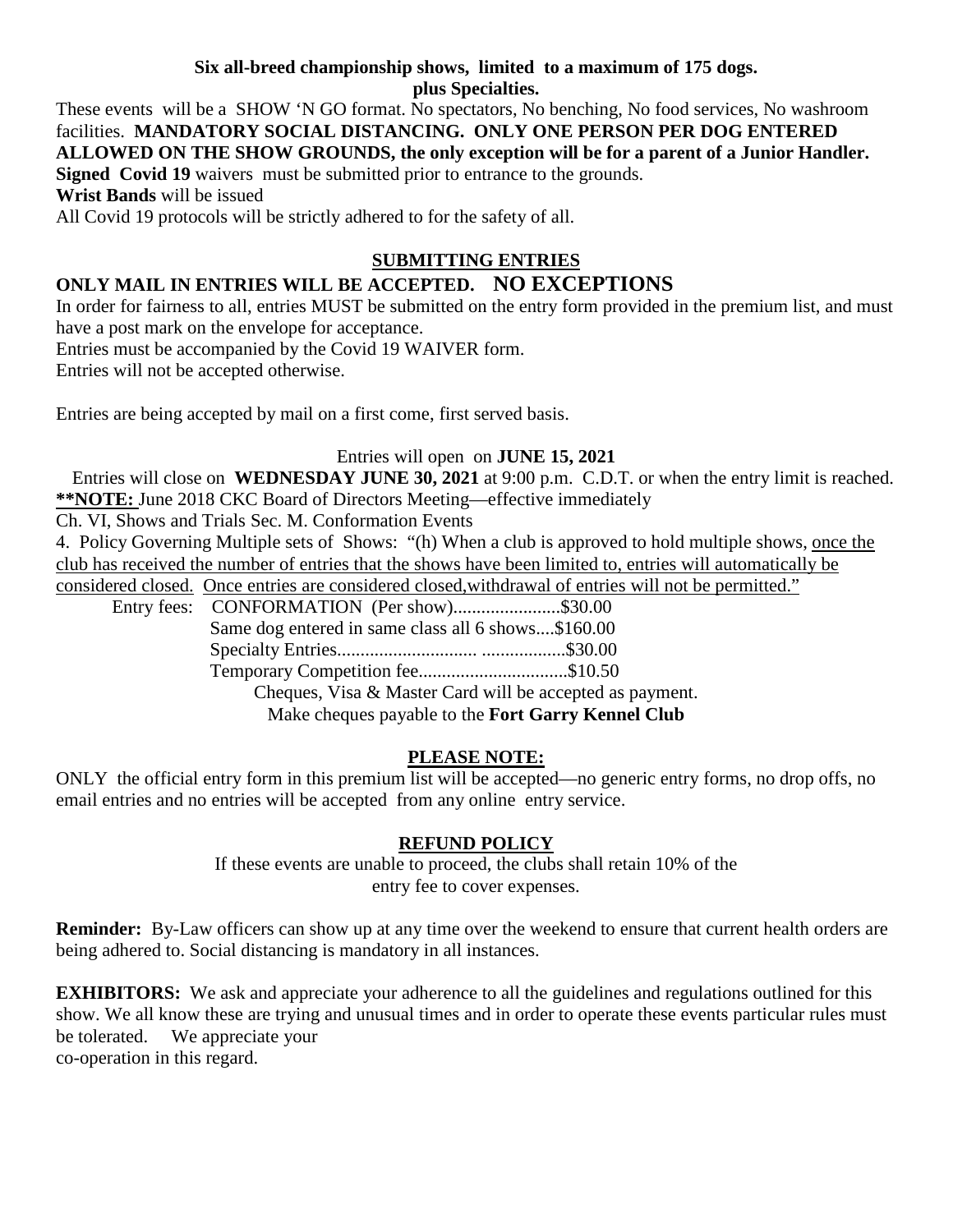## **COVID 19 WAIVER**

Fort Garry Kennel Club Covid 19 Event Waiver Shows of July 16-17-18. 2021

Print, sign and enclose one copy of this form with your entry and present one copy of this form upon arrival to receive your Access Wrist Band.

No form, no access, no show, **NO EXEPTIONS!**

If you are on the grounds, this form MUST be filled out **EACH DAY** and on file with the Club. This also includes children under 18years of age.

\*I fully attest to the best of my knowledge that I do not have Covid-19 at the time of attending these shows. I also attest that I have NOT been in contact with or exposed to any known carrier of Covid-19 within the past 14 days.

\*I agree that I am attending these Dog Shows entirely at my own risk and take full responsibility for my own health and safety during this event.

\*I will follow the rules, requirements, procedures, protocols and guidelines to redunce any exposure or the passivity of contracting or spreading the virus.

Have you travelled outside of Canada or been in close contact with someone who has travelled outside of Canada in the past 14 days? Yes/No **circle one**

Have you experiences any cold or flu-like symptoms (fever, new or worsening cough, sore throat, or shortness of breath) or been in close contact with anyone experiencing cold or flu-like symptoms in the last 14 days? Yes/No **circle one**

Have you been in contact with someone waiting for a covid 19 result test? Yes/No *circle one* 

I fully submit that the Fort Garry Kennel Club, Oakbank Community Club Staff and/or volunteers are in no way liable for any present or future Covid-19 exposure incurred at any time by any person in attendance or not in attendance during or after this dog show, and hereby waive all rights to file a lawsuit against the above if I am exposed to

Covid -19 by signing this Waiver. I hereby agree to the above and agree to follow everything within this Waiver

> $\overline{\phantom{a}}$  , which is a set of the set of the set of the set of the set of the set of the set of the set of the set of the set of the set of the set of the set of the set of the set of the set of the set of the set of th Signature

> $\overline{\phantom{a}}$  , which is a set of the set of the set of the set of the set of the set of the set of the set of the set of the set of the set of the set of the set of the set of the set of the set of the set of the set of th Name (Please Print)

> $\overline{\phantom{a}}$  , which is a set of the set of the set of the set of the set of the set of the set of the set of the set of the set of the set of the set of the set of the set of the set of the set of the set of the set of th

Signature of Parent/Guardian/Handler

 $\overline{\phantom{a}}$  , and the set of the set of the set of the set of the set of the set of the set of the set of the set of the set of the set of the set of the set of the set of the set of the set of the set of the set of the s

Date

 $Ph.+$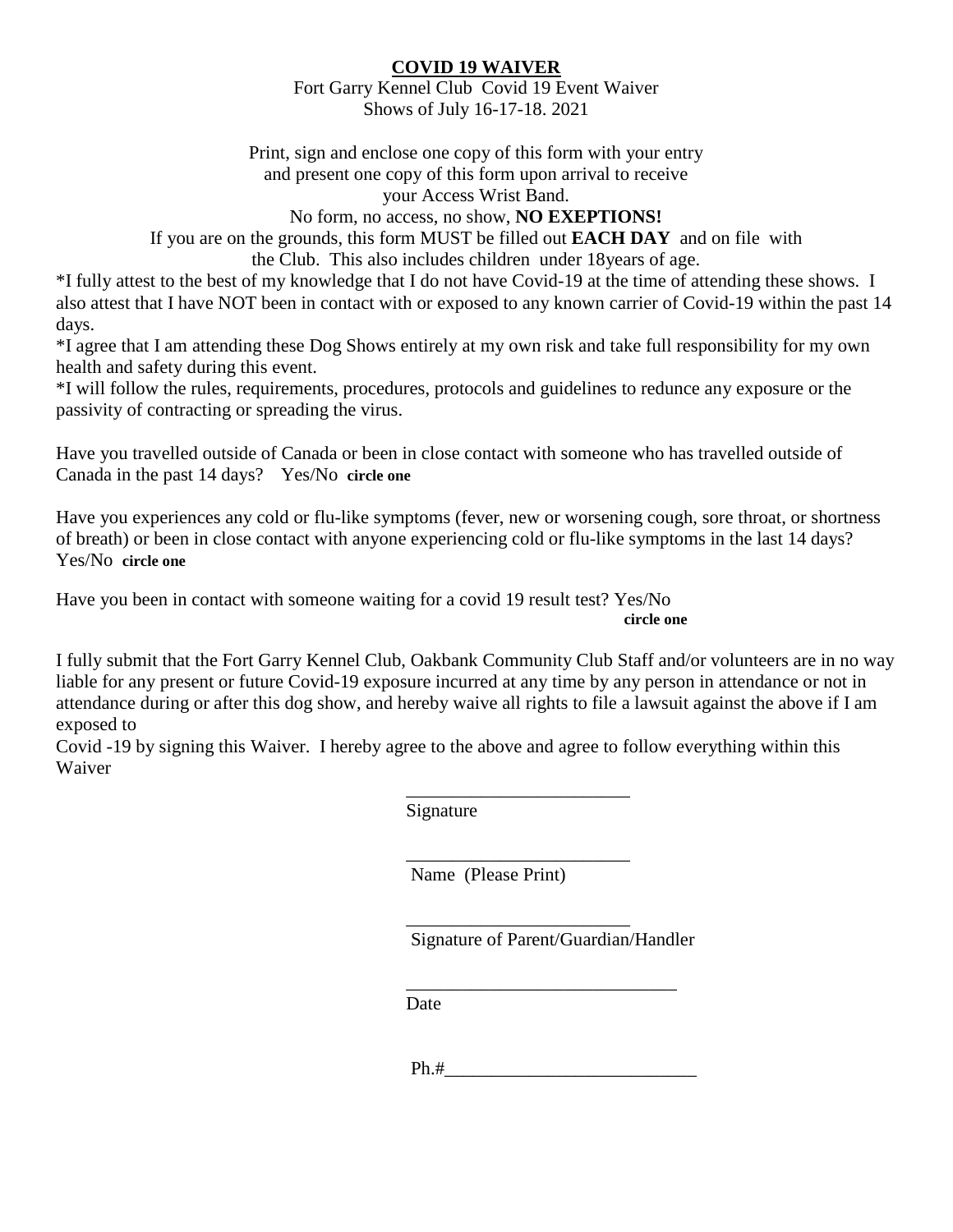#### **THE FORT GARRY KENNEL CLUB SIX LIMITED ENTRY CONFORMATION SHOWS AND SPECIALTIES OF JULY 16-17-18-2021 \*TWO SPECIALTY SHOWS FOR WEST HIGHLAND WHITE TERRIERS \*\*TWO SPECIALTY SHOWS FOR LABRADOR RETRIEVERS \*\*\*ONE SPECIALTY SHOW FOR ALL BREEDS IN GROUP 6**

## **OUR ESTEEMED JUDGES**

|    | SD STEPHEN DAINARD,                      | NIAGARA FALLS, ON       |
|----|------------------------------------------|-------------------------|
|    | RF RICK FEHLER,                          | <b>REGINA SK</b>        |
|    | WHP WENDY HAMILTON-PETKAU, FOOTHILLS, AB |                         |
|    | LK LINDA KRAFT,                          | REGINA, SK              |
|    | SN SHAWN J. NICHOLS,                     | CALGARY, AB             |
|    | JM JUDY J. McVEIGH,                      | EDMONTON, AB            |
| WS | WENDY SCHIRA,                            | <b>CAMBRIDGE, ON</b>    |
|    | BW BEN WASYLYSHEN,                       | <b>EAST ST. PAUL MB</b> |
|    | DW DOUG WINDSOR,                         | CAMBRIDGE, ON           |
|    |                                          |                         |

|                                                                     |  |            | FRI. SHOW 1 SHOW 2 | <b>SAT. SHOW 3 SHOW 4</b>                      |      |     | SUN. SHOW 5 SHOW 6 |
|---------------------------------------------------------------------|--|------------|--------------------|------------------------------------------------|------|-----|--------------------|
| <b>GROUP 1</b>                                                      |  | LK.        | <b>WHP</b>         | <b>WS</b>                                      | SN 5 | JM  | RF                 |
| <b>GROUP 2</b>                                                      |  | LK.        | RF                 | WS.                                            | SN   | JM  | <b>DW</b>          |
| <b>GROUP 3</b>                                                      |  | <b>WHP</b> | RF                 | <b>WS</b>                                      | DW   | BW  | <b>SD</b>          |
| <b>GROUP 4</b>                                                      |  | <b>WHP</b> | RF                 | JM                                             | DW   | WS. | BW                 |
| <b>GROUP 5</b>                                                      |  | LK.        | <b>WHP</b>         | <b>SN</b>                                      | DW   | WS. | <b>SD</b>          |
| GROUP 6                                                             |  | LK.        | RF                 | <b>WS</b>                                      | JM   | DW  | <b>SD</b>          |
| <b>GROUP 7</b>                                                      |  | LK         | RF                 | <b>WS</b>                                      | JM   | DW  | <b>SD</b>          |
| RBIS, BIS, BPIS                                                     |  | LK         | RF                 | <b>WS</b>                                      | DW   | .IM | <b>SD</b>          |
| WEST H.W. SPECIALTY FRIDAY (REGIONAL) MRS. LINDA KRAFT              |  |            |                    |                                                |      |     |                    |
| WEST H.W. SPECIALTY SATURDAY (NATIONAL) MR.SHAWN J. NICHOLS         |  |            |                    |                                                |      |     |                    |
| LABRADOR RET. CLUB OF MAN. SPECIALTY SAT. MR. DOUG WINDSOR          |  |            |                    |                                                |      |     |                    |
| LABRADOR RET. CLUB OF MAN. SPECIALTY SUN. MR. STEPHEN DAINARD       |  |            |                    |                                                |      |     |                    |
| <b>GROUP 6 CLUB OF MANITOBA SPECIALTY SAT. MR. SHAWN J. NICHOLS</b> |  |            |                    |                                                |      |     |                    |
|                                                                     |  |            |                    | JUNIOR SHOWMANSHIP FRIDAY July 16 CONFORMATION |      |     |                    |
|                                                                     |  |            |                    |                                                |      |     |                    |

JUNIOR SHOWMANSHIP SATURDAY July 17 CONFORMATION

#### **CONFORMATION CLASSES: JR. PUPPY; SR. PUPPY; 12-18 MOS.; CANADIAN BRED; BRED BY EXHIBITOR; OPEN; SPECIALS ONLY.**

#### **NON CKC MEMBER PARTICIPATION FEE;** (Canadian Residents only)

Instituted by the CKC Jan 1, 2011, a non-Member Participation fee for all Canadian Residents who participate in a CKC event, but are not CKC members. To protect awards/titles earned, the non-member will have a choice either to become a CKC member or pay the non-member participation fee. Failure to comply within 30days of notification of wins will cause all awards and titles to be cancelled. This applies to dogs wholly owned non-members, resident in Canada and does not apply to U.S. exhibitors, nor to CKC members or dogs co-owned with a CKC member.

#### **FORT GARRY KENNEL CLUB OFFICERS:**

President: Gerry Taylor; Vice-President: Debbie Ammeter; Secretary: Kim Sabourin; Treasurer: Vena Seifer; Executive Members: Jan Dafoe, Gail Litke, Lynda Scott, Past-President: Joyce Love Show Superintendent: Debbie Ammeter; Show Secretary: Gerry Taylor; Show Chair: Jan Dafoe Chief Ring-Steward: Jan Dafoe Manitoba C.K.C. Director: Corinne Walker (204) 226-0410 Man. Dog Show Advisor: Sandy Alexander Jr. Handling Rep: Carolynne Cybulsky Photographer: Pawsitive Image Photgraphy Veterinarian: Academy of Veterinary Medicine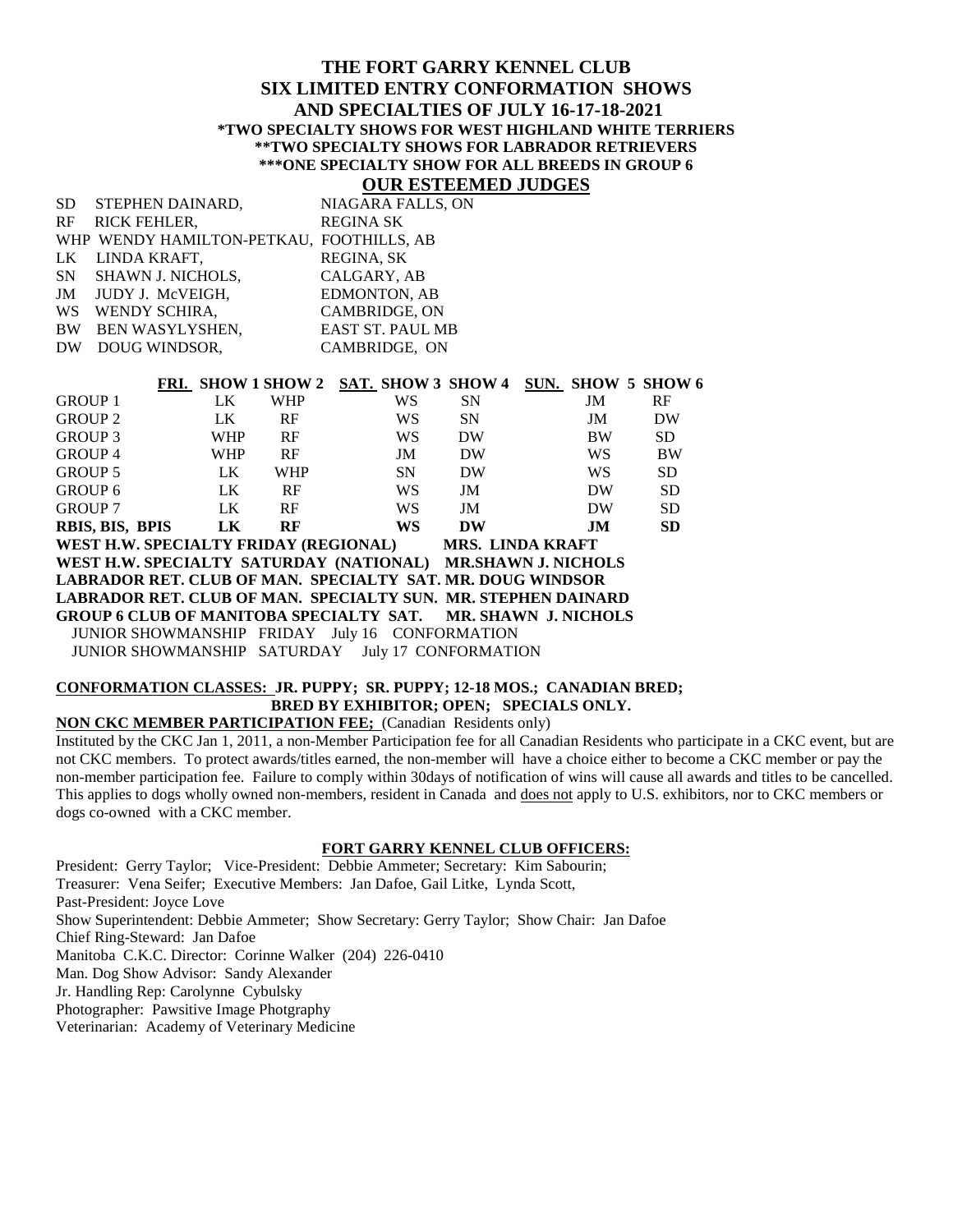# **OFFICIAL KENNEL CLUB ENTRY FORM**

| <b>CONFORMATION</b>                                                                     |                                                                                                                                                                                                                                                                                                                                                                                           |                                                                                  |                                                                 |                            |
|-----------------------------------------------------------------------------------------|-------------------------------------------------------------------------------------------------------------------------------------------------------------------------------------------------------------------------------------------------------------------------------------------------------------------------------------------------------------------------------------------|----------------------------------------------------------------------------------|-----------------------------------------------------------------|----------------------------|
|                                                                                         | <b>FRI.</b> July 16 F.G.K.C. [ ] Show 1 [ ] Show 2 [ ] West Highland White Terrier Specialty                                                                                                                                                                                                                                                                                              |                                                                                  |                                                                 |                            |
|                                                                                         | <b>SAT.July</b> 17 F.G.K.C. $\begin{bmatrix} \end{bmatrix}$ Show 3 $\begin{bmatrix} \end{bmatrix}$ Show 4                                                                                                                                                                                                                                                                                 | [ ] West Highland White Terrier Specialty                                        |                                                                 |                            |
|                                                                                         |                                                                                                                                                                                                                                                                                                                                                                                           | [ ] Lab. Ret.Club of Manitoba Specialty                                          |                                                                 |                            |
|                                                                                         | <b>SUN.</b> July 18 F.G.K.C. $\begin{bmatrix} \end{bmatrix}$ Show 5 $\begin{bmatrix} \end{bmatrix}$ Show 6                                                                                                                                                                                                                                                                                | [ ] Group 6 Club of Manitoba Specialty<br>[ ] Lab.Ret.Club of Manitoba Specialty |                                                                 |                            |
|                                                                                         | Entries close Wednesday, June 30, 2021 9:00 p.m. CDT<br>Same dog FGKC all 6 shows \$160.00 or \$30.00 per show. Specialties: \$30.00 per show; \$10.50 listing                                                                                                                                                                                                                            |                                                                                  |                                                                 |                            |
|                                                                                         |                                                                                                                                                                                                                                                                                                                                                                                           | listing fees                                                                     |                                                                 |                            |
| <b>BREED</b>                                                                            |                                                                                                                                                                                                                                                                                                                                                                                           | <b>VARIETY</b>                                                                   | <b>SEX</b>                                                      |                            |
| <b>REGULAR CLASSES FGKC</b><br>$[$ ] Jr. Puppy<br>$[$ $]$ Sr. Puppy<br>$[$ ] 12-18 mos. | [ ] Can. Bred<br>[ ] Bred by Exhibitor<br>[ ] Open [ ] Specials                                                                                                                                                                                                                                                                                                                           |                                                                                  | <b>SPECIALTIES ONLY:</b> [ ] Baby Puppy \$15.00<br>[ ] Veterans |                            |
| Reg. Name<br>Check one ONLY                                                             | enter number                                                                                                                                                                                                                                                                                                                                                                              | date of birth                                                                    | puppy                                                           |                            |
| [] CKC Reg. no.<br>[] CKC ERN no.                                                       |                                                                                                                                                                                                                                                                                                                                                                                           | day month year                                                                   | $[ ]$ yes $[ ]$ no                                              |                            |
| [] CKC Misc. Cert No.<br>[ ] TCF                                                        |                                                                                                                                                                                                                                                                                                                                                                                           | [ Canada                                                                         | [ ]Elsewhere                                                    |                            |
| <b>BREEDER:</b>                                                                         |                                                                                                                                                                                                                                                                                                                                                                                           |                                                                                  |                                                                 |                            |
| Sire:                                                                                   |                                                                                                                                                                                                                                                                                                                                                                                           |                                                                                  |                                                                 |                            |
| Dam:                                                                                    |                                                                                                                                                                                                                                                                                                                                                                                           |                                                                                  |                                                                 |                            |
| Reg. Owner:                                                                             |                                                                                                                                                                                                                                                                                                                                                                                           |                                                                                  |                                                                 |                            |
| Owner's Address:                                                                        |                                                                                                                                                                                                                                                                                                                                                                                           |                                                                                  |                                                                 |                            |
| City                                                                                    |                                                                                                                                                                                                                                                                                                                                                                                           | Prov.                                                                            | Postal code                                                     |                            |
| Agent's Name                                                                            |                                                                                                                                                                                                                                                                                                                                                                                           |                                                                                  |                                                                 |                            |
| Agent's Address                                                                         |                                                                                                                                                                                                                                                                                                                                                                                           |                                                                                  |                                                                 |                            |
| Mail conformation to:                                                                   | [ ] owner                                                                                                                                                                                                                                                                                                                                                                                 | [ ] agent                                                                        |                                                                 | owner/Agent Signature $\&$ |
| email:                                                                                  |                                                                                                                                                                                                                                                                                                                                                                                           |                                                                                  |                                                                 |                            |
|                                                                                         | Mail entries to: 27074 Zora Road, COOKS CREEK MB. R5M 0G7                                                                                                                                                                                                                                                                                                                                 |                                                                                  |                                                                 |                            |
|                                                                                         |                                                                                                                                                                                                                                                                                                                                                                                           |                                                                                  |                                                                 |                            |
|                                                                                         |                                                                                                                                                                                                                                                                                                                                                                                           |                                                                                  |                                                                 |                            |
| regulations in the Premium List.                                                        | I certify that I am the registered owner(s) of this dog or that I am the authorized agent of the owner(s) whose name(s) are<br>entered above and I accept full responsibility for all statements made in this entry. In consideration of the acceptance of this<br>entry, I/we agree to be bound by the rules and regulations of the Canadian Kennel Club and by any additional rules and |                                                                                  |                                                                 |                            |
|                                                                                         |                                                                                                                                                                                                                                                                                                                                                                                           |                                                                                  |                                                                 |                            |
|                                                                                         | PLEASE PRINT YOUR EMAIL CLEARLY SO THAT WE CAN EMAIL YOUR CONFIRMATION OF ENTRY. 10Q                                                                                                                                                                                                                                                                                                      |                                                                                  |                                                                 |                            |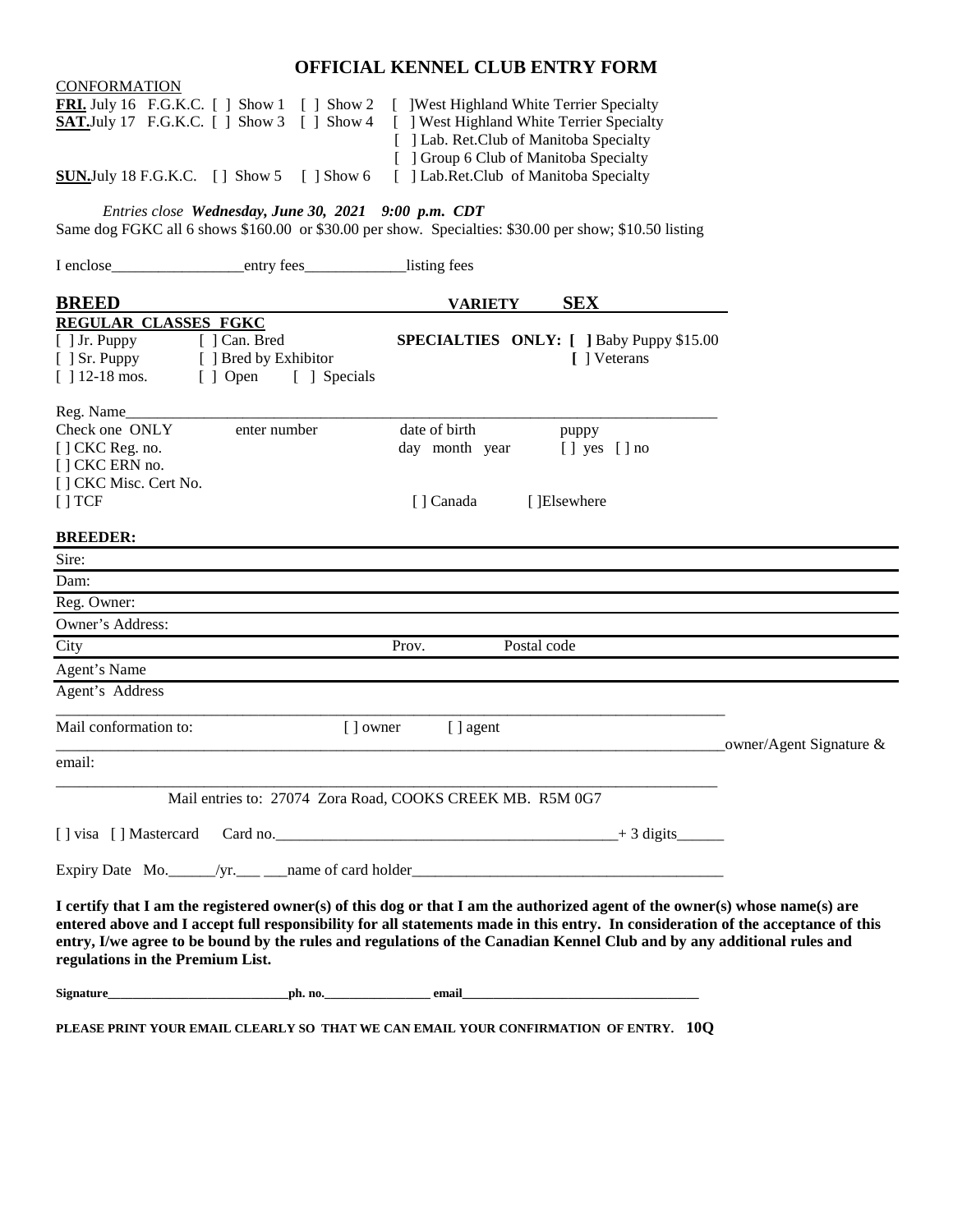## The CANADIAN WEST HIGHLAND WHITE TERRIER CLUB SPECIALTY SHOWS

Regional Specialty Friday, July 16, 2021, Judge MRS. LINDA KRAFT

National Specialty Saurday July 17, 2021, Judge: MR. SHAWN J.NICHOLS

**CLUB OFFICERS:** President; Crystal Siemens, Vice-president: Linda Carmichael

Secretary/Treaseurer: Jo-Ann Finney, Specialty Chair: Lynda Scott (204) 224-0778

**CLASSES:** (both sexes) All RegularClasses including 12-18months, Veterans and

BabyPuppy. Fees for regular classes; \$30.00 each, Baby Puppy \$15.00

**PRIZE LIST:** Rosettes and/or prizes for all regular classes, B.O.B., B.O.S., B/W, and Veteran Male & Female, Select Male & Female, Best Puppy and Best Baby Puppy

**\*\*All Rules and Regulations** set down by the Fort Garry Kennel Club's Shows of July 2021 apply to these Specialties.

## The LABRADOR RETRIEVER CLUB OF MANITOBA SPECIALTY SHOWS

Saturday,July 17,2021, Judge: MR. DOUG WINDSOR Sunday July 18 2021, Judge MR. STELPHEN DAINARD

**CLUB OFFICERS:** President: Gord Rivest, Vice-President; Janan Fileccia

Secretary/Treasurer: Caroylnne Pitura, Past Pres; Joyce Love Specialty Chair: LRCM

**CLASSES:** (both sexes) All Regularlasses including 12-18 months, Veterans and

Baby Puppy. Fess for regular classes: \$30.00 each, Baby Puppy \$15.00

**PRIZE LIST:** Rosettes and/or prizes for all regular classes, B.O.B., B.O.S., B/W and Veteran Male & Female, Select Male & Female, Best Puppy and Best Baby puppy

**\*\*All Rules and Regulations** set down by the Fort Garry Kennel Club's Shows of July 2021 apply to these Specialties.

# The GROUP SIX CLUB OF MANITOBA SPECILATYSHOW

# Saturday July 17, 2021 Judge: MR. SHAWN J.NICHCHOLS

**CLUB OFFICERS:** President: Jan MacDonald, Vice-President: Marion Anderson,

Secretary: Charlene Comeau, Treasurer: Pamela Schmied.

**CLASSES:** (both sexes) All regular Classes including 12-18 month, and Veterans

Fees for regular classes: \$30.00 each, and Best Puppy.

**PRIZE LIST:** Rosettes and/or prizes for all GROUP PLACES and all regular classes, B.O.B.,

B.O.S., B/W andVeterans M & F, & Breeder of Best in Specialty

**\*\* All rules and Regulations** set down by the Fort Garry KennelClub's Shows of July 2021 apply to this Specialty

## FORT GARRY KENNEL CLUB PRIZE LIST BEST IN SHOW, RESERVE BEST IN SHOW, and BEST PUPPY in SHOW, PRIZE AND ROSETTE EACH SHOW

FIRST IN EACH GROUP and BEST PUPPY IN GROUP : Prize and Rosette.

ROSETTES for  $2<sup>nd</sup>$ ,  $3<sup>rd</sup>$ . &  $4<sup>th</sup>$ . in Each Group.

# **HOTELS THAT ACCCEPT DOGS** :<br>MOTEL ONE #1 Hwy. at Hwy. 59 (20)

(204) 253-1935 \$100.00 deposit for dogs BEST WESTERN 900 Regent (204) 416-1920 \$25.00 a night for dogs, plus room rate DELTA 350 St. Mary (204) 942-0551 \$25.00 a night for dogs, plus room rate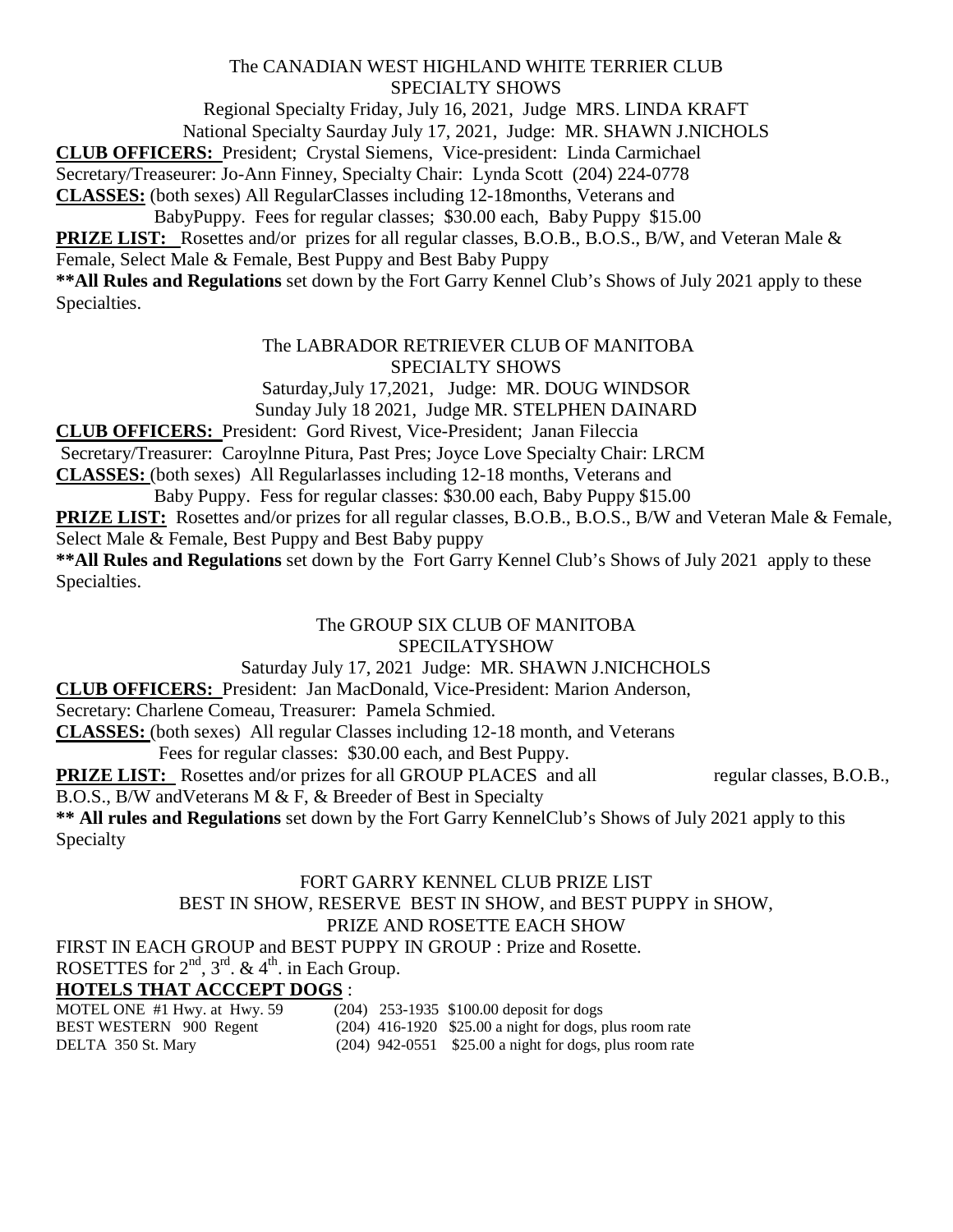## **CHAMPIONS AND CHAMPIONSHIP POINTS**

**SECTION 1** A dog awarded WINNERS at a championship show held under the Dog Show Rules shall be credited with a number of championship points (ranging from 0 to 5) and the determination of the number of championship points to be accredited to a dog awarded Winners shall be provided hereunder:

**SECTION 2** The schedule to be employed in the determination of the number of points to be allocated a dog awarded WINNERS shall be be as follows:

| <b>DOGS COMPETING</b>   |  |  |                              | $1 \quad 2 \quad 3-5 \quad 6-9 \quad 10-12 \quad 13 \text{ or more}$ |
|-------------------------|--|--|------------------------------|----------------------------------------------------------------------|
| <b>Points allocated</b> |  |  | $0 \t 1 \t 2 \t 3 \t 4 \t 5$ |                                                                      |

In counting the number of eligible dogs in competition, a dog that is disqualified, dismissed excused or ordered from the ring bythe judge **shall not** be included in the calculation for championship points. The new sytem proves for addional points for a dog awarded WINNERS also places in the GROUP as listed below:

| <b>BREEDS COMPETING</b> | <b>DOG PLACEMENT</b>                                                 |
|-------------------------|----------------------------------------------------------------------|
| At Group Level          | $1st$ $2nd$ $3rd$ $4th$                                              |
| 13 or more breeds       | 3 2<br>$\overline{4}$                                                |
| $10-12$ breeds          | 3 2 1                                                                |
| 6-9 breeds              | 2<br>$\overline{1}$<br>3                                             |
| 5 breeds                | $\begin{array}{cc} 1 & 1 \end{array}$<br>$\mathcal{D}_{\mathcal{L}}$ |
| 4 breeds                | $\mathbf{1}$<br>$-1$ 1<br>$\mathcal{D}_{\mathcal{L}}$                |
| 3 breeds                | $\mathcal{D}$<br>$\overline{1}$<br>1                                 |
| 2 breeds                | $\theta$<br>$\theta$                                                 |
| 1 breed                 |                                                                      |

A class dog awarded BEST IN SHOW at an all-breed championship show will be credited with five (5) points inclusive of any points earned at the breed or group level. In **no** case may a dog earn more than **five (5)** points at a **single show** .

In order for a dog to be recognized as a Champion and its owner provided with a Championship Certificate, the dog must (a) earn at least 10 championship points under at least 3 different judges and (b) be individually registered in the records of the CKC or have an Event Registration Number and (c) have earned at least one 2 point win either at the breed or group level (15.1.13)

Best Puppy in Breed—Where a dog awarded Best of Breed is not a puppy, those puppies which have not been defeated either directly or indirectly by another puppy in the breed will compete for this award. Judging follows the award for Best of Breed. A puppy awarded Best Puppy in Breed is **NOT** required to stay to compete for Best Puppy in Group (15.3.1f)

#### **MOVING CLASS DOGS TO SPECIALS**

A dog which is individually registered in the records of the Canadian Kennel Club or has and ERN number at the time of closing of the entries, and has completed the requirements for a championship in accordance with the provisions of Chapter 20 of the Dog Show Rules, after the closing date and time for entries for a show, but whose championhip is yet unconfirmed by the CKC may be transferred from one of the regular classes to "Specials Only" providing that the transfer is submitted to the Show Secretary in writing at least one (1)hour prior to the BREED JUDGING at the show by the owner or handler.

**Effective January, 1994:** If your dog has the required number of Championship points and you do not have your registration number before entries close, and you receive your registration **BEFORE** the date of the show, you may move your dog up to SPECIALS if you provide the Show Secretary with the registration number and dog has been entered in the classes as a **LISTED** dog. Listing fees, however, **WILL NOT be refunded.**

#### **AN ERROR IN AN AGE SPECIFIED CLASS, DATE OF BIRTH, OR SEX, MAY BE AMENDED ON THE ENTRY FORM UP TO ONE HOUR BEFORE THE START OF THE BREED IN QUESTION 8.2.5**

#### **DOG SHOW RULE 4.7.1**

A judge officiating at a show held under these rules shall not be subjected to indignities of any kind during the progress of the show. It shall be the duty and obligation of the club holding the show to see that this rule is effectively carried out. Infringements of this rule are subject to disciplinary action.

**DOG SHOW RULE 11.1 (UNSPORTSMANLIKE CONDUCT)** it shall be deemed unsportsmanlike conduct if a person during the running of, or in connection with an event, abuses or harasses a **Judge,**

**Show Official, or any other person present in any capacity** at the event.